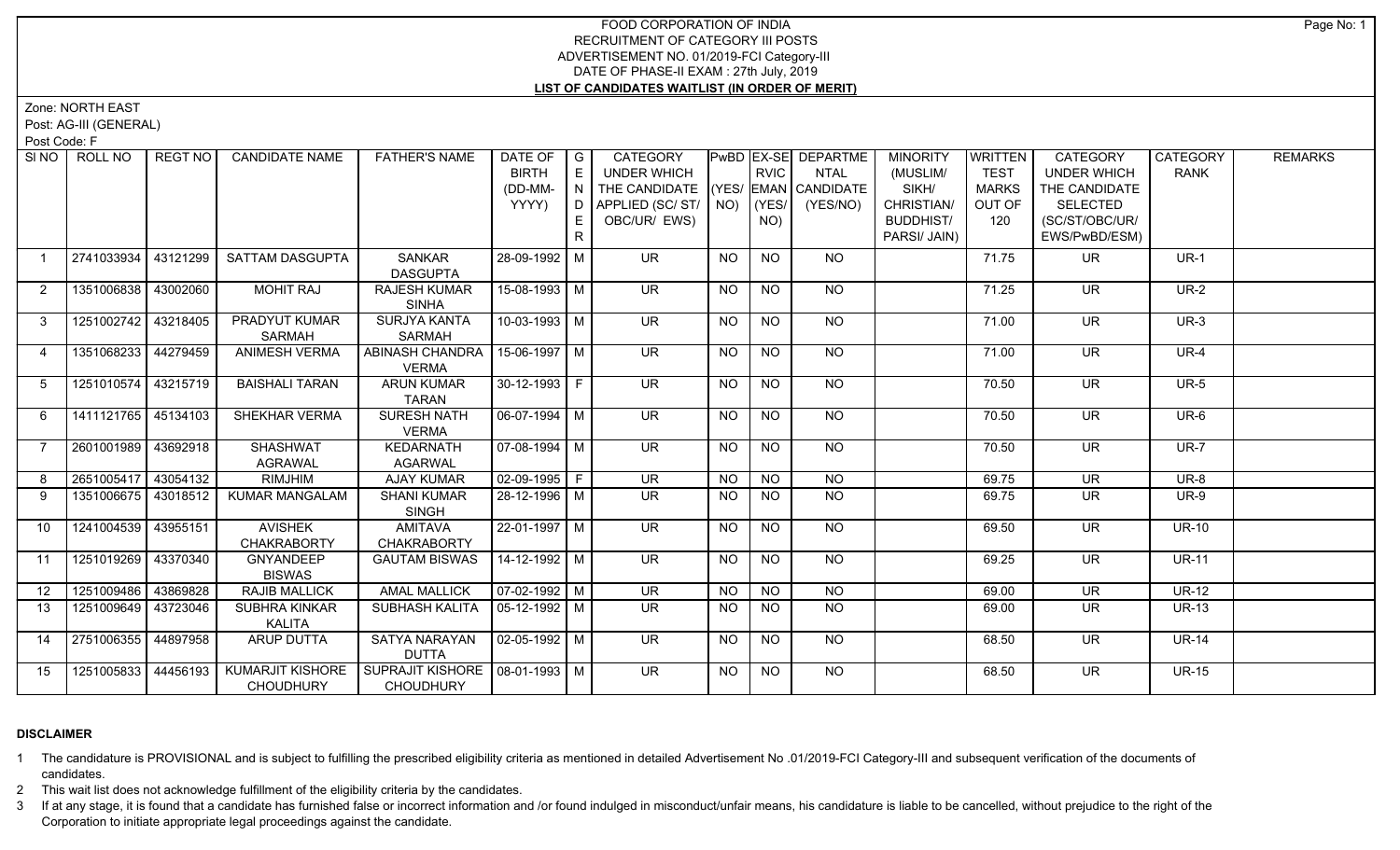Zone: NORTH EAST

Post: AG-III (GENERAL)

Post Code: F

| SI <sub>NO</sub> | ROLL NO             | REGT NO  | <b>CANDIDATE NAME</b>             | <b>FATHER'S NAME</b>                             | DATE OF $ G $<br><b>BIRTH</b><br>(DD-MM-<br>YYYY) | E<br>N<br>E.<br>R | CATEGORY<br>UNDER WHICH<br>THE CANDIDATE (YES/ EMAN CANDIDATE<br>D   APPLIED (SC/ ST/   NO)<br>OBC/UR/ EWS) |                | <b>RVIC</b><br>$ $ (YES/<br>NO) | PwBD EX-SE DEPARTME<br><b>NTAL</b><br>(YES/NO) | <b>MINORITY</b><br>(MUSLIM/<br>SIKH/<br>CHRISTIAN/<br><b>BUDDHIST/</b><br>PARSI/ JAIN) | WRITTEN<br><b>TEST</b><br><b>MARKS</b><br>OUT OF<br>120 | <b>CATEGORY</b><br><b>UNDER WHICH</b><br>THE CANDIDATE<br><b>SELECTED</b><br>(SC/ST/OBC/UR/<br>EWS/PwBD/ESM) | CATEGORY<br><b>RANK</b> | <b>REMARKS</b> |
|------------------|---------------------|----------|-----------------------------------|--------------------------------------------------|---------------------------------------------------|-------------------|-------------------------------------------------------------------------------------------------------------|----------------|---------------------------------|------------------------------------------------|----------------------------------------------------------------------------------------|---------------------------------------------------------|--------------------------------------------------------------------------------------------------------------|-------------------------|----------------|
| 16               | 2151011230 44174040 |          | <b>SUJIT KUMAR</b><br>SAMAL       | <b>ARUNA KUMAR</b><br>SAMAL                      | 10-07-1993   M                                    |                   | <b>UR</b>                                                                                                   | <b>NO</b>      | <b>NO</b>                       | NO                                             |                                                                                        | 68.50                                                   | <b>UR</b>                                                                                                    | <b>UR-16</b>            |                |
| 17               | 2741004508 43922534 |          | MONOJIT SAHA                      | MONIBHUSAN<br>SAHA                               | $\sqrt{02-05-1994}$ M                             |                   | $\overline{\mathsf{UR}}$                                                                                    | <b>NO</b>      | <b>NO</b>                       | <b>NO</b>                                      |                                                                                        | 68.25                                                   | <b>UR</b>                                                                                                    | <b>UR-17</b>            |                |
| 18               | 2741030864          | 43422927 | <b>RAJDIP SAHA</b>                | <b>DIPAK KUMAR</b><br>SAHA                       | 06-04-1992   M                                    |                   | $\overline{\mathsf{UR}}$                                                                                    | <b>NO</b>      | $\overline{NQ}$                 | $N$ <sup>O</sup>                               |                                                                                        | 68.00                                                   | $\overline{\mathsf{UR}}$                                                                                     | $UR-18$                 |                |
| 19               | 1231000642 43600773 |          | <b>SANKAR MOLLICK</b>             | SASANKA MOLLICK   26-03-1995   M                 |                                                   |                   | $\overline{SC}$                                                                                             | <b>NO</b>      | <b>NO</b>                       | <b>NO</b>                                      |                                                                                        | 68.00                                                   | UR;SC                                                                                                        | $UR-19$                 |                |
| 20               | 2741003363 43797196 |          | <b>SUPRITA</b><br><b>MAJUMDAR</b> | <b>SUBIR KUMAR</b><br><b>MAJUMDAR</b>            | 28-08-1992 F                                      |                   | <b>UR</b>                                                                                                   | <b>NO</b>      | NO.                             | <b>NO</b>                                      |                                                                                        | 67.75                                                   | UR                                                                                                           | <b>UR-20</b>            |                |
| 21               | 1251018574 43072778 |          | <b>ANKITA DHAR</b>                | <b>BIPUL DHAR</b>                                | $15-12-1996$ F                                    |                   | <b>UR</b>                                                                                                   | NO             | <b>NO</b>                       | $N$ O                                          |                                                                                        | 67.75                                                   | <b>UR</b>                                                                                                    | <b>UR-21</b>            |                |
| $\overline{22}$  | 2531000755 43723246 |          | <b>SUBHAM SAHA</b>                | PRAJESH RANJAN<br>SAHA                           | $14 - 01 - 1994$ M                                |                   | $\overline{\mathsf{UR}}$                                                                                    | <b>NO</b>      | NO.                             | $N$ <sup>O</sup>                               |                                                                                        | 67.50                                                   | $\overline{\mathsf{UR}}$                                                                                     | <b>UR-22</b>            |                |
| 23               | 2771000892 44743130 |          | <b>HARPRIT SINGH</b>              | <b>BALBINDAR SINGH</b>                           | $18-01-1995$ M                                    |                   | $\overline{\mathsf{UR}}$                                                                                    | N <sub>O</sub> | $N$ O                           | N <sub>O</sub>                                 | <b>SIKH</b>                                                                            | 67.50                                                   | <b>UR</b>                                                                                                    | <b>UR-23</b>            |                |
| 24               | 2741004959 44953347 |          | <b>VIKAS KUMAR</b>                | V K PANDEY                                       | $16-11-1995$ M                                    |                   | <b>UR</b>                                                                                                   | <b>NO</b>      | <b>NO</b>                       | <b>NO</b>                                      |                                                                                        | 67.50                                                   | <b>UR</b>                                                                                                    | <b>UR-24</b>            |                |
| 25               | 1251000031 44810970 |          | RAHUL SARMA                       | <b>CHANDRA KUMAR</b><br><b>SARMA</b>             | $28-09-1993$ M                                    |                   | $\overline{\mathsf{UR}}$                                                                                    | <b>NO</b>      | N <sub>O</sub>                  | $N$ <sup>O</sup>                               |                                                                                        | 67.25                                                   | $\overline{\mathsf{UR}}$                                                                                     | <b>UR-25</b>            |                |
| 26               | 1361000829 44596275 |          | <b>MAMTA KUMARI</b>               | <b>KUMAR</b><br><b>RAMNANDAN</b><br><b>SINGH</b> | $29-07-1995$ F                                    |                   | <b>UR</b>                                                                                                   | NO             | <b>NO</b>                       | <b>NO</b>                                      |                                                                                        | 67.00                                                   | <b>UR</b>                                                                                                    | <b>UR-26</b>            |                |
| 27               | 2751002477 44920331 |          | <b>SANKHADEV PAUL</b>             | <b>SISIR PAUL</b>                                | 29-03-1993 M                                      |                   | UR                                                                                                          | <b>NO</b>      | NO                              | <b>NO</b>                                      |                                                                                        | 66.75                                                   | <b>UR</b>                                                                                                    | <b>UR-27</b>            |                |
| 28               | 2771003191 43010287 |          | <b>SOURAV GUHA</b>                | <b>AMAR KUMAR</b><br><b>GUHA</b>                 | 24-01-1994   M                                    |                   | UR.                                                                                                         | NO.            | NO.                             | NO                                             |                                                                                        | 66.75                                                   | <b>UR</b>                                                                                                    | <b>UR-28</b>            |                |
| 29               | 2531002091 43374901 |          | <b>SUSMITA</b><br><b>MAJUMDER</b> | SAMIR MAJUMDER   24-10-1994   F                  |                                                   |                   | SC                                                                                                          | <b>NO</b>      | <b>NO</b>                       | <b>NO</b>                                      |                                                                                        | 66.75                                                   | UR; SC                                                                                                       | <b>UR-29</b>            |                |
| 30               | 1411082572 44147643 |          | <b>SHUBHAM RAWAT</b>              | YOGENDRA KUMAR   10-03-1995   M<br><b>RAWAT</b>  |                                                   |                   | UR                                                                                                          | NO             | $\overline{NO}$                 | NO                                             |                                                                                        | 66.75                                                   | $\overline{\mathsf{UR}}$                                                                                     | <b>UR-30</b>            |                |
| 31               | 2741027624          | 43930434 | <b>HEMANSHU</b><br><b>AGARWAL</b> | <b>SHARDA PRASAD</b><br><b>AGARWAL</b>           | $ 23 - 11 - 1995 $ M                              |                   | UR.                                                                                                         | NO             | <b>NO</b>                       | NO                                             |                                                                                        | 66.75                                                   | UR.                                                                                                          | <b>UR-31</b>            |                |

## **DISCLAIMER**

1 The candidature is PROVISIONAL and is subject to fulfilling the prescribed eligibility criteria as mentioned in detailed Advertisement No .01/2019-FCI Category-III and subsequent verification of the documents of candidates.

2 This wait list does not acknowledge fulfillment of the eligibility criteria by the candidates.

3 If at any stage, it is found that a candidate has furnished false or incorrect information and /or found indulged in misconduct/unfair means, his candidature is liable to be cancelled, without prejudice to the right of t Corporation to initiate appropriate legal proceedings against the candidate.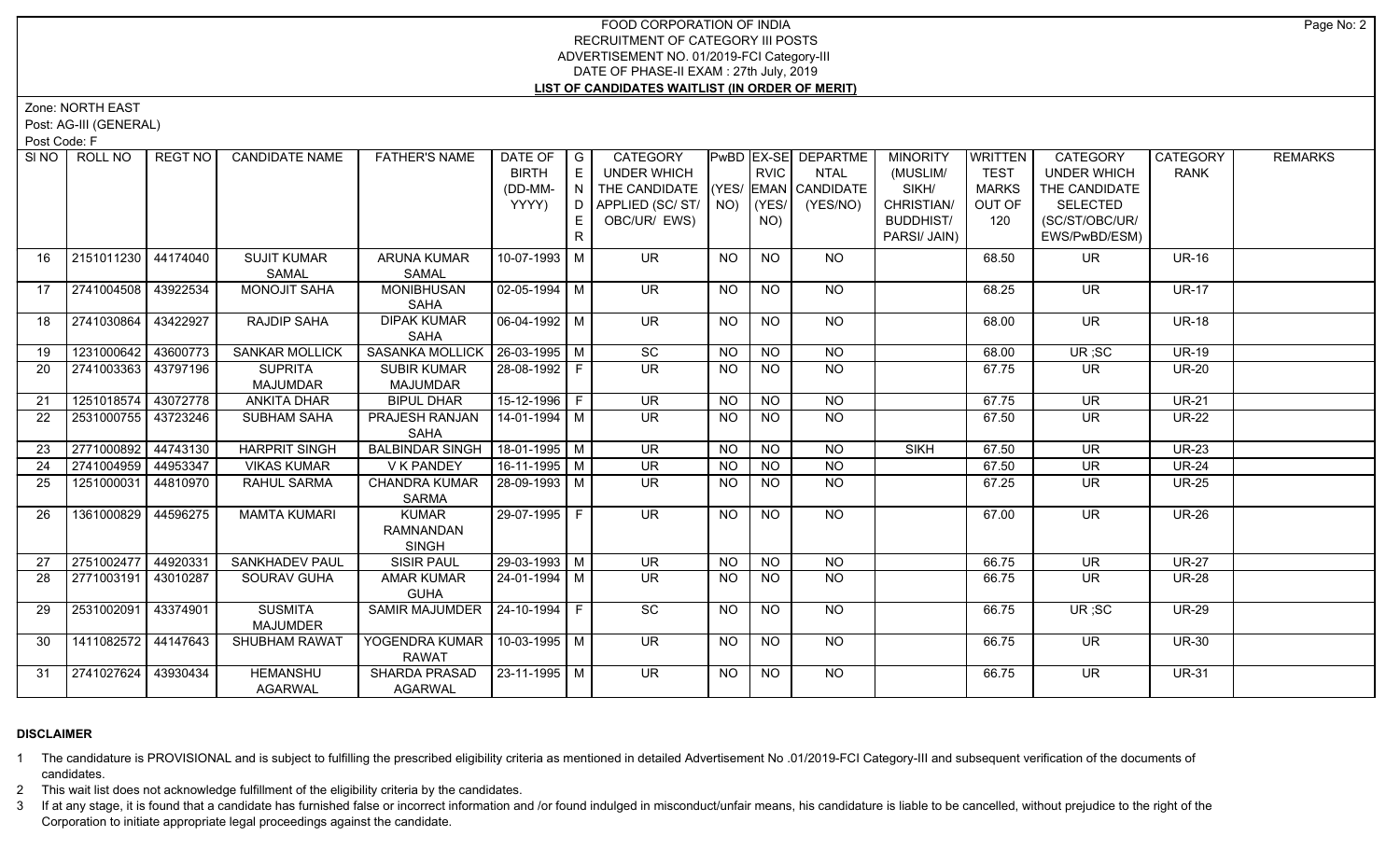Zone: NORTH EAST

Post: AG-III (GENERAL)

Post Code: F

|    | SINO   ROLL NO      | REGT NO I | <b>CANDIDATE NAME</b>      | <b>FATHER'S NAME</b>  | DATE OF            | $\overline{\phantom{a}}$ G | CATEGORY                           |           |                 | PwBD EX-SE DEPARTME | <b>MINORITY</b>  | <b>WRITTEN</b> | <b>CATEGORY</b>    | CATEGORY     | <b>REMARKS</b> |
|----|---------------------|-----------|----------------------------|-----------------------|--------------------|----------------------------|------------------------------------|-----------|-----------------|---------------------|------------------|----------------|--------------------|--------------|----------------|
|    |                     |           |                            |                       | <b>BIRTH</b>       | $\mathsf E$                | <b>UNDER WHICH</b>                 |           | <b>RVIC</b>     | <b>NTAL</b>         | (MUSLIM/         | <b>TEST</b>    | <b>UNDER WHICH</b> | <b>RANK</b>  |                |
|    |                     |           |                            |                       | (DD-MM-            | N                          | THE CANDIDATE (YES/ EMAN CANDIDATE |           |                 |                     | SIKH/            | <b>MARKS</b>   | THE CANDIDATE      |              |                |
|    |                     |           |                            |                       | YYYY)              | D I                        | APPLIED (SC/ST/                    |           | $NO)$ (YES/     | (YES/NO)            | CHRISTIAN/       | OUT OF         | <b>SELECTED</b>    |              |                |
|    |                     |           |                            |                       |                    | E                          | OBC/UR/ EWS)                       |           | NO)             |                     | <b>BUDDHIST/</b> | 120            | (SC/ST/OBC/UR/     |              |                |
|    |                     |           |                            |                       |                    |                            |                                    |           |                 |                     | PARSI/ JAIN)     |                | EWS/PwBD/ESM)      |              |                |
| 32 | 2741020781          | 44908678  | <b>BISWADIP MAITY</b>      | <b>ANJAN KUMAR</b>    | 06-07-1992 M       |                            | UR.                                | <b>NO</b> | <b>NO</b>       | <b>NO</b>           |                  | 66.50          | UR.                | <b>UR-32</b> |                |
|    |                     |           |                            | <b>MAITY</b>          |                    |                            |                                    |           |                 |                     |                  |                |                    |              |                |
| 33 | 1251006305 43350490 |           | AABHA HALOI                | <b>AMULYA HALOI</b>   | 09-03-1993 F       |                            | <b>UR</b>                          | <b>NO</b> | N <sub>O</sub>  | <b>NO</b>           |                  | 66.50          | <b>UR</b>          | <b>UR-33</b> |                |
| 34 | 2321080422          | 44696114  | <b>KHUSHAL MATHUR</b>      | <b>VIJAY KUMAR</b>    | 12-08-1993 M       |                            | UR.                                | <b>NO</b> | <b>NO</b>       | <b>NO</b>           |                  | 66.50          | UR.                | <b>UR-34</b> |                |
|    |                     |           |                            | <b>MATHUR</b>         |                    |                            |                                    |           |                 |                     |                  |                |                    |              |                |
| 35 | 2741004519 44104582 |           | <b>SANJEEV KUMAR</b>       | <b>MANOJ KUMAR</b>    | $10-11-1993$ M     |                            | <b>OBC</b>                         | <b>NO</b> | <b>NO</b>       | NO                  |                  | 66.50          | UR; OBC            | <b>UR-35</b> |                |
|    |                     |           | YADAV                      | YADAV                 |                    |                            |                                    |           |                 |                     |                  |                |                    |              |                |
| 36 | 1241000392 43560304 |           | <b>BISHAL KALITA</b>       | <b>PRADIP CHANDRA</b> | $12 - 05 - 1995$ M |                            | $\overline{\mathsf{UR}}$           | NO        | $\overline{NO}$ | $N$ <sup>O</sup>    |                  | 66.50          | UR.                | <b>UR-36</b> |                |
|    |                     |           |                            | KALITA                |                    |                            |                                    |           |                 |                     |                  |                |                    |              |                |
| 37 | 1251011645 43032935 |           | <b>SUMEET</b>              | <b>AJOY KUMAR</b>     | $02 - 10 - 1993$ M |                            | $\overline{\mathsf{UR}}$           | <b>NO</b> | N <sub>O</sub>  | $N$ O               |                  | 66.25          | <b>UR</b>          | <b>UR-37</b> |                |
|    |                     |           | <b>BHARADWAJ</b>           | <b>BARUAH</b>         |                    |                            |                                    |           |                 |                     |                  |                |                    |              |                |
| 38 | 1351088309          | 44044829  | <b>MANJARI</b>             | <b>GAURI SHANKAR</b>  | 07-12-1994   F     |                            | UR.                                | NO.       | NO.             | <b>NO</b>           |                  | 66.25          | <b>UR</b>          | <b>UR-38</b> |                |
|    |                     |           |                            | <b>TIWARY</b>         |                    |                            |                                    |           |                 |                     |                  |                |                    |              |                |
| 39 | 1241001802 43035683 |           | <b>NANDITA PAUL</b>        | <b>MUKTA LAL PAUL</b> | $02-04-1996$ F     |                            | <b>UR</b>                          | <b>NO</b> | <b>NO</b>       | <b>NO</b>           |                  | 66.25          | <b>UR</b>          | <b>UR-39</b> |                |
| 40 | 1241004080          | 43051926  | <b>MOUMITA</b>             | <b>PRANAB</b>         | 29-11-1992 F       |                            | UR.                                | <b>NO</b> | <b>NO</b>       | <b>NO</b>           |                  | 66.00          | UR.                | <b>UR-40</b> |                |
|    |                     |           | <b>CHAKRABORTY</b>         | <b>CHAKRABORTY</b>    |                    |                            |                                    |           |                 |                     |                  |                |                    |              |                |
| 41 | 1251016403          |           | 45207776   DEEPANKAR MOHAN | <b>NAREN MOHAN</b>    | $14 - 08 - 1995$ M |                            | OBC                                | <b>NO</b> | <b>NO</b>       | <b>NO</b>           |                  | 66.00          | UR; OBC            | <b>UR-41</b> |                |
| 42 | 1721002305 44716106 |           | <b>SONU KUMAR</b>          | <b>BHIM LAL</b>       | 15-03-1996 M       |                            | EWS                                | <b>NO</b> | <b>NO</b>       | $\overline{NQ}$     |                  | 66.00          | UR; EWS            | <b>UR-42</b> |                |
|    |                     |           |                            | <b>BARANWAL</b>       |                    |                            |                                    |           |                 |                     |                  |                |                    |              |                |
| 43 | 1351034146          | 43459365  | PUSHKAR KARN               | <b>VIRENDRA KARN</b>  | 20-03-1996 M       |                            | <b>UR</b>                          | NO.       | <b>NO</b>       | <b>NO</b>           |                  | 66.00          | UR.                | <b>UR-43</b> |                |
| 44 | 2621020294          | 43242044  | <b>SUMIT SACHAN</b>        | <b>BRIJESH SACHAN</b> | $02 - 10 - 1992$ M |                            | OBC                                | <b>NO</b> | <b>NO</b>       | N <sub>O</sub>      |                  | 65.75          | UR; OBC            | <b>UR-44</b> |                |
| 45 | 1241000574          | 44948829  | ARJUN UPADHAYA             | <b>BHABANI</b>        | 16-12-1992 M       |                            | <b>EWS</b>                         | <b>NO</b> | N <sub>O</sub>  | N <sub>O</sub>      |                  | 65.75          | UR ;EWS            | <b>UR-45</b> |                |
|    |                     |           |                            | <b>UPADHAYA</b>       |                    |                            |                                    |           |                 |                     |                  |                |                    |              |                |
| 46 | 1251004299          | 45088803  | <b>SHOVNA DAS</b>          | <b>KAJAL DAS</b>      | 14-12-1993 F       |                            | $\overline{\mathsf{UR}}$           | NO.       | <b>NO</b>       | $N$ O               |                  | 65.75          | <b>UR</b>          | <b>UR-46</b> |                |
| 47 | 1281001691          | 45175800  | ARUNENDU                   | <b>RANJU PRASAD</b>   | $25 - 10 - 1994$ M |                            | UR.                                | NO.       | N <sub>O</sub>  | NO                  |                  | 65.75          | UR.                | <b>UR-47</b> |                |
|    |                     |           | <b>HAZARIKA</b>            | <b>HAZARIKA</b>       |                    |                            |                                    |           |                 |                     |                  |                |                    |              |                |
| 48 | 1251005664          | 43495240  | <b>BIPROJIT DUTTA</b>      | <b>BIPUL CHANDRA</b>  | 26-10-1996 M       |                            | $\overline{\mathsf{UR}}$           | NO        | <b>NO</b>       | NO                  |                  | 65.75          | <b>UR</b>          | <b>UR-48</b> |                |
|    |                     |           |                            | <b>DUTTA</b>          |                    |                            |                                    |           |                 |                     |                  |                |                    |              |                |

## **DISCLAIMER**

1 The candidature is PROVISIONAL and is subject to fulfilling the prescribed eligibility criteria as mentioned in detailed Advertisement No .01/2019-FCI Category-III and subsequent verification of the documents of candidates.

2 This wait list does not acknowledge fulfillment of the eligibility criteria by the candidates.

3 If at any stage, it is found that a candidate has furnished false or incorrect information and /or found indulged in misconduct/unfair means, his candidature is liable to be cancelled, without prejudice to the right of t Corporation to initiate appropriate legal proceedings against the candidate.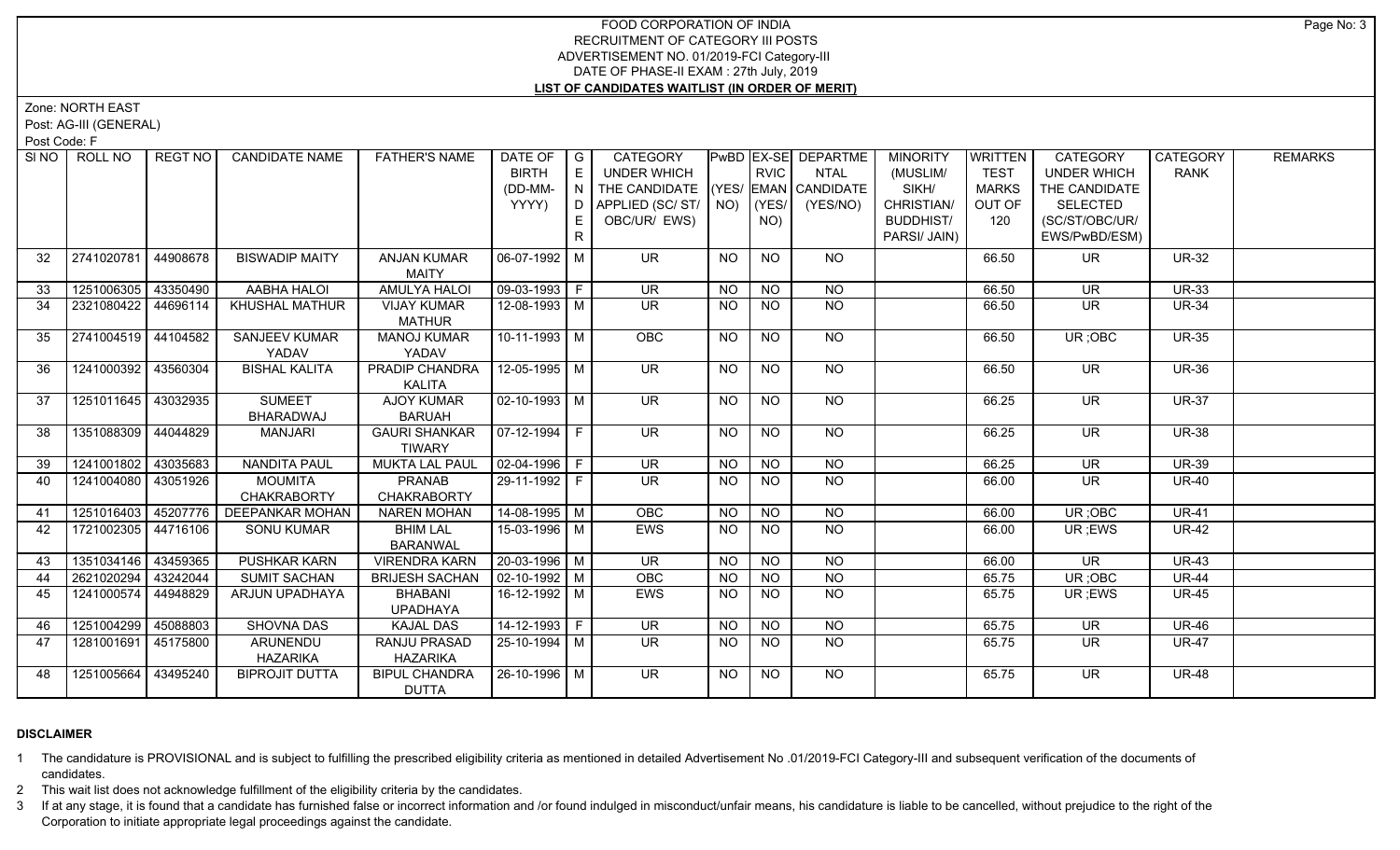Zone: NORTH EAST

Post: AG-III (GENERAL)

Post Code: F

| SI NO | ROLL NO             | REGT NO  | <b>CANDIDATE NAME</b>           | <b>FATHER'S NAME</b>                 | DATE OF G<br><b>BIRTH</b><br>(DD-MM-<br>YYYY) | E<br>$\overline{N}$<br>D. | CATEGORY<br><b>UNDER WHICH</b><br>THE CANDIDATE (YES/ EMAN CANDIDATE<br>APPLIED (SC/ ST/   NO) |           | <b>RVIC</b><br>$ $ (YES/ | PwBD EX-SE DEPARTME<br><b>NTAL</b><br>(YES/NO) | <b>MINORITY</b><br>(MUSLIM/<br>SIKH/<br>CHRISTIAN/ | <b>WRITTEN</b><br><b>TEST</b><br><b>MARKS</b><br>OUT OF | CATEGORY<br>UNDER WHICH<br>THE CANDIDATE<br><b>SELECTED</b> | CATEGORY<br><b>RANK</b> | <b>REMARKS</b> |
|-------|---------------------|----------|---------------------------------|--------------------------------------|-----------------------------------------------|---------------------------|------------------------------------------------------------------------------------------------|-----------|--------------------------|------------------------------------------------|----------------------------------------------------|---------------------------------------------------------|-------------------------------------------------------------|-------------------------|----------------|
|       |                     |          |                                 |                                      |                                               | E<br>R                    | OBC/UR/ EWS)                                                                                   |           | NO)                      |                                                | <b>BUDDHIST/</b><br>PARSI/ JAIN)                   | 120                                                     | (SC/ST/OBC/UR/<br>EWS/PwBD/ESM)                             |                         |                |
| 49    | 2731001702 44183142 |          | SUDIPA MONDAL                   | <b>GOUTAM KUMAR</b><br><b>MONDAL</b> | 24-07-1994 F                                  |                           | <b>UR</b>                                                                                      | <b>NO</b> | <b>NO</b>                | <b>NO</b>                                      |                                                    | 65.50                                                   | <b>UR</b>                                                   | <b>UR-49</b>            |                |
| 50    | 1431001738 44791842 |          | <b>UTKARSH MISHRA</b>           | <b>GYAN PRAKASH</b><br><b>MISHRA</b> | 01-07-1994 M                                  |                           | <b>UR</b>                                                                                      | <b>NO</b> | <b>NO</b>                | NO                                             |                                                    | 65.25                                                   | <b>UR</b>                                                   | <b>UR-50</b>            |                |
| 51    | 1281001692 43049106 |          | <b>UDIPTA SAIKIA</b>            | LAKHINANDAN<br><b>SAIKIA</b>         | 20-06-1995   M                                |                           | <b>EWS</b>                                                                                     | <b>NO</b> | <b>NO</b>                | NO                                             |                                                    | 65.25                                                   | UR; EWS                                                     | <b>UR-51</b>            |                |
| 52    | 1351020156 43118413 |          | <b>ANJALI KUMARI</b>            | VIJYANAND<br><b>PATHAK</b>           | $06-07-1995$ F                                |                           | <b>EWS</b>                                                                                     | <b>NO</b> | $\overline{NO}$          | NO                                             |                                                    | 65.00                                                   | UR; EWS                                                     | <b>UR-52</b>            |                |
| 53    | 1251012377 44399640 |          | PRIYANKA PANDEY                 | OM PRAKASH<br>PANDEY                 | 06-12-1996 F                                  |                           | $\overline{\mathsf{UR}}$                                                                       | <b>NO</b> | <b>NO</b>                | NO                                             |                                                    | 65.00                                                   | <b>UR</b>                                                   | <b>UR-53</b>            |                |
| 54    | 1271000747 44236840 |          | SUDESHNA ROY                    | SHYAMAL ROY                          | 28-11-1992 F                                  |                           | <b>UR</b>                                                                                      | <b>NO</b> | NO                       | NO                                             |                                                    | 64.75                                                   | <b>UR</b>                                                   | <b>UR-54</b>            |                |
| 55    | 1251016190 43825798 |          | KINGKAR PRODHANI                | <b>BHUBAN</b><br><b>PRODHANI</b>     | 25-05-1993 M                                  |                           | <b>OBC</b>                                                                                     | <b>NO</b> | $N$ O                    | $N$ <sup>O</sup>                               |                                                    | 64.75                                                   | UR; OBC                                                     | <b>UR-55</b>            |                |
| 56    | 2751004855 43656160 |          | <b>SUMAN GUHA</b>               | <b>AMAL GUHA</b>                     | $14-06-1994$ M                                |                           | $\overline{\mathsf{UR}}$                                                                       | <b>NO</b> | <b>NO</b>                | <b>NO</b>                                      |                                                    | 64.75                                                   | <b>UR</b>                                                   | <b>UR-56</b>            |                |
| 57    | 1351053975 44086988 |          | PRIYA KUMARI                    | <b>ASHOK KUMAR</b><br><b>VIJETA</b>  | 05-06-1997 F                                  |                           | OBC                                                                                            | <b>NO</b> | <b>NO</b>                | <b>NO</b>                                      |                                                    | 64.75                                                   | UR; OBC                                                     | <b>UR-57</b>            |                |
| 58    | 1411082808          | 44447010 | <b>SIDDHARTH MAAN</b>           | <b>RAMPAL SINGH</b>                  | 01-04-1993 M                                  |                           | $\overline{\mathsf{UR}}$                                                                       | <b>NO</b> | $\overline{NO}$          | $\overline{NO}$                                |                                                    | 64.50                                                   | $\overline{\mathsf{UR}}$                                    | <b>UR-58</b>            |                |
| 59    | 1251000910          | 43833089 | <b>DHIRAJ DAS</b>               | <b>BALADEV DAS</b>                   | $\vert$ 01-08-1993 $\vert$ M                  |                           | <b>UR</b>                                                                                      | <b>NO</b> | <b>NO</b>                | $\overline{NO}$                                |                                                    | 64.50                                                   | <b>UR</b>                                                   | <b>UR-59</b>            |                |
| 60    | 2741007436 43787139 |          | ABAKASH KUMAR<br><b>DEY</b>     | <b>SHYAMAL KUMAR</b><br><b>DEY</b>   | $ 31-08-1993 M$                               |                           | UR.                                                                                            | <b>NO</b> | NO                       | $\overline{NO}$                                |                                                    | 64.50                                                   | <b>UR</b>                                                   | <b>UR-60</b>            |                |
| 61    | 1151001469 44292818 |          | <b>MEESALA BHARATH</b><br>YADAV | M ESWAR RAJU                         | $24 - 02 - 1995$ M                            |                           | OBC                                                                                            | <b>NO</b> | $\overline{NO}$          | $N$ <sup>O</sup>                               |                                                    | 64.50                                                   | UR; OBC                                                     | $UR-61$                 |                |
| 62    | 1311009115          | 43788030 | <b>RAJNISH KUMAR</b>            | SUBHASH YADAV                        | $\sqrt{05-02-1993}$ M                         |                           | OBC                                                                                            | <b>NO</b> | <b>NO</b>                | <b>NO</b>                                      |                                                    | 64.25                                                   | UR; OBC                                                     | <b>UR-62</b>            |                |
| 63    | 1351090991          | 43857928 | <b>NAVEEN BHARDWAJ</b>          | <b>SAJJAN KUMAR</b><br>CHAUDHARY     | 04-04-1993   M                                |                           | <b>EWS</b>                                                                                     | <b>NO</b> | NO                       | NO.                                            |                                                    | 64.25                                                   | UR; EWS                                                     | <b>UR-63</b>            |                |
| 64    | 2151019250          | 43569694 | <b>KAUSTUVA KANTI</b><br>PANDA  | <b>GOKULANANDA</b><br>PANDA          | $14 - 05 - 1995$ M                            |                           | UR.                                                                                            | NO.       | NO.                      | NO.                                            |                                                    | 64.25                                                   | UR.                                                         | <b>UR-64</b>            |                |
| 65    | 2311007547 44369153 |          | <b>NEHA BHARGAV</b>             | <b>SOHAN LAL</b><br><b>BHARGAV</b>   | 06-06-1997 F                                  |                           | <b>OBC</b>                                                                                     | <b>NO</b> | NO                       | NO                                             |                                                    | 64.25                                                   | UR; OBC                                                     | <b>UR-65</b>            |                |

#### **DISCLAIMER**

1 The candidature is PROVISIONAL and is subject to fulfilling the prescribed eligibility criteria as mentioned in detailed Advertisement No .01/2019-FCI Category-III and subsequent verification of the documents of candidates.

2 This wait list does not acknowledge fulfillment of the eligibility criteria by the candidates.

3 If at any stage, it is found that a candidate has furnished false or incorrect information and /or found indulged in misconduct/unfair means, his candidature is liable to be cancelled, without prejudice to the right of t Corporation to initiate appropriate legal proceedings against the candidate.